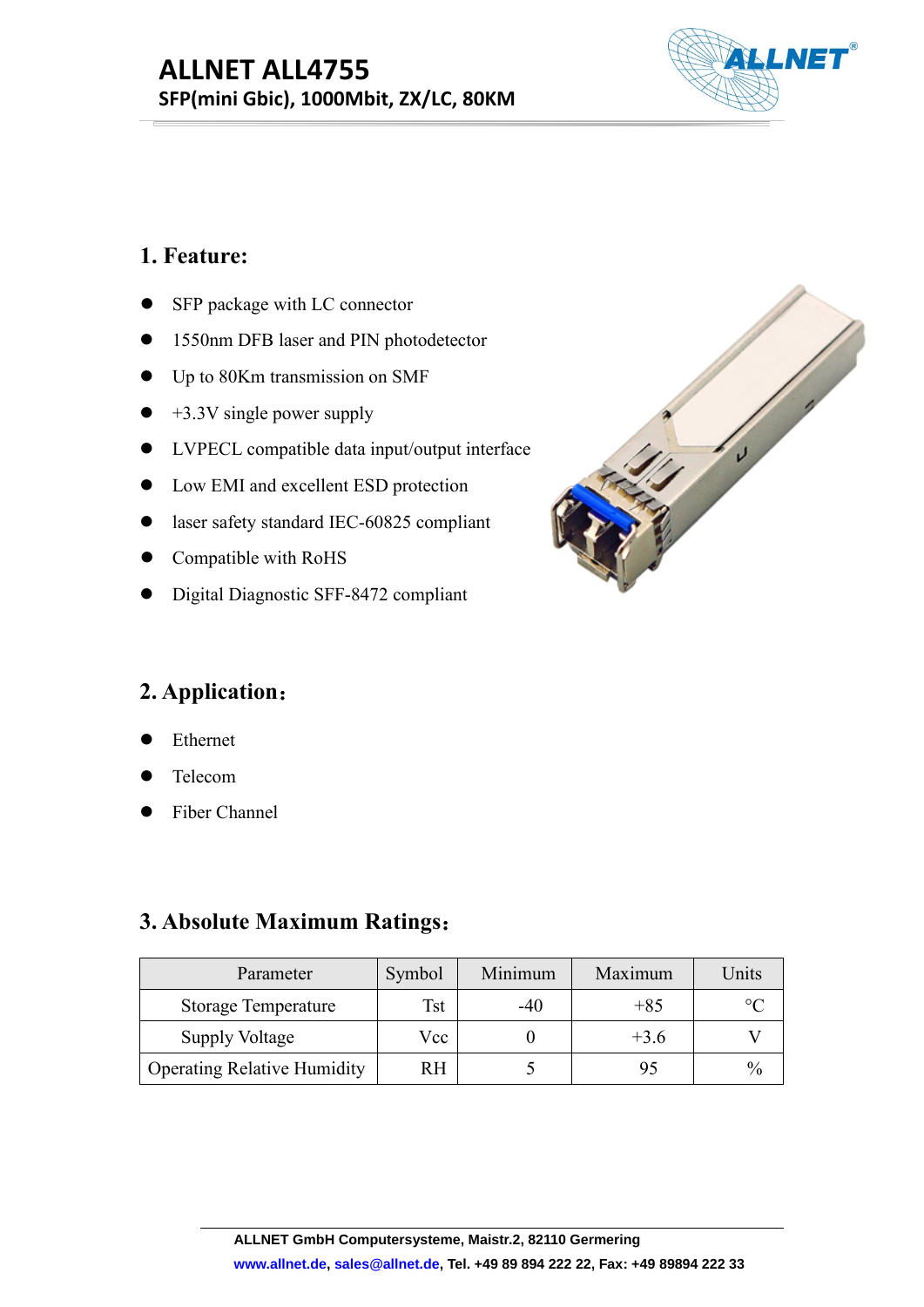

| <b>ALLNET ALL4755</b><br>SFP(mini Gbic), 1000Mbit, ZX/LC, 80KM<br><b>4. Operation Environment:</b><br>Symbol<br>Parameter<br>Min<br>Typical<br>Units<br>Max<br><b>Supply Voltage</b><br>Vcc<br>3.15<br>3.3<br>3.45<br>$\mathbf{V}$<br>Commercial<br>$\boldsymbol{0}$<br>$+70$<br><b>Operating Case</b><br>$\rm ^{\circ}C$<br><b>Tc</b><br>Temperature<br>Industrial<br>$-40$<br>$+85$<br>Power Dissipation<br>W<br>$\mathbf{1}$<br>Data Rate |  |  |                            |      |      |      |                |
|----------------------------------------------------------------------------------------------------------------------------------------------------------------------------------------------------------------------------------------------------------------------------------------------------------------------------------------------------------------------------------------------------------------------------------------------|--|--|----------------------------|------|------|------|----------------|
|                                                                                                                                                                                                                                                                                                                                                                                                                                              |  |  |                            |      |      |      |                |
|                                                                                                                                                                                                                                                                                                                                                                                                                                              |  |  |                            |      |      |      |                |
|                                                                                                                                                                                                                                                                                                                                                                                                                                              |  |  |                            |      |      |      |                |
|                                                                                                                                                                                                                                                                                                                                                                                                                                              |  |  |                            |      |      |      | <b>ALLNET®</b> |
|                                                                                                                                                                                                                                                                                                                                                                                                                                              |  |  |                            |      |      |      |                |
|                                                                                                                                                                                                                                                                                                                                                                                                                                              |  |  |                            |      |      |      |                |
|                                                                                                                                                                                                                                                                                                                                                                                                                                              |  |  |                            |      |      |      |                |
|                                                                                                                                                                                                                                                                                                                                                                                                                                              |  |  |                            |      |      |      |                |
|                                                                                                                                                                                                                                                                                                                                                                                                                                              |  |  |                            |      |      |      |                |
|                                                                                                                                                                                                                                                                                                                                                                                                                                              |  |  |                            |      |      |      |                |
|                                                                                                                                                                                                                                                                                                                                                                                                                                              |  |  |                            |      | 1.25 |      | Gbps           |
|                                                                                                                                                                                                                                                                                                                                                                                                                                              |  |  |                            | Min. | Typ. | Max. | <b>Units</b>   |
| Parameter<br><b>Symbol</b>                                                                                                                                                                                                                                                                                                                                                                                                                   |  |  | <b>Transmitter Section</b> |      |      |      |                |

| Temperature                                                                                                   | Industrial     |                  | $-40$                        |                              | $+85$                                         |              |
|---------------------------------------------------------------------------------------------------------------|----------------|------------------|------------------------------|------------------------------|-----------------------------------------------|--------------|
| Power Dissipation                                                                                             |                |                  |                              |                              | $\mathbf{1}$                                  | W            |
| Data Rate                                                                                                     |                |                  |                              | 1.25                         |                                               | Gbps         |
| 5. Optical Characteristics:<br>(Ambient Operating Temperature $0^{\circ}$ C to +70 $^{\circ}$ C, Vcc = 3.3 V) |                |                  |                              |                              |                                               |              |
| Parameter                                                                                                     |                | <b>Symbol</b>    | Min.                         | Typ.                         | Max.                                          | <b>Units</b> |
|                                                                                                               |                |                  | <b>Transmitter Section</b>   |                              |                                               |              |
| Center Wavelength                                                                                             |                | $\lambda$ o      | 1530                         | 1550                         | 1570                                          | nm           |
| Spectral Width(RMS)                                                                                           |                | $\Delta \lambda$ | $\qquad \qquad \blacksquare$ | $\qquad \qquad \blacksquare$ | $\mathbf{1}$                                  | nm           |
| Average<br>Power                                                                                              | Output         | Po               | $\boldsymbol{0}$             | $\overline{\phantom{a}}$     | 5                                             | dBm          |
| <b>Extinction Ratio</b>                                                                                       |                | Er               | 10                           | $\qquad \qquad \blacksquare$ | 15                                            | dB           |
| Rise/Fall<br>Time $(20\%~80\%)$                                                                               |                | Tr/Tf            |                              |                              | 0.26                                          | ns           |
| Total jitter                                                                                                  |                | <b>Tj</b>        |                              |                              | 0.43                                          | UI           |
| <b>Optical Eye Diagram</b>                                                                                    |                |                  |                              |                              | IEEE 802.3z and ANSI Fibre Channel Compatible |              |
|                                                                                                               |                |                  | <b>Receiver Section</b>      |                              |                                               |              |
| Center Wavelength                                                                                             |                | $\lambda$ o      | 1260                         |                              | 1620                                          | nm           |
| <b>Receiver Sensitivity</b>                                                                                   |                | Rsen             |                              |                              | $-24$                                         | dBm          |
| Receiver Overload                                                                                             |                | Rov              | $\boldsymbol{0}$             |                              |                                               | dBm          |
| Return Loss                                                                                                   |                |                  | 12                           |                              |                                               | dB           |
| <b>LOS Assert</b>                                                                                             |                | LOS <sub>A</sub> | $-36$                        |                              |                                               | dBm          |
| <b>LOS Dessert</b>                                                                                            |                | LOS <sub>D</sub> |                              |                              | $-24$                                         | dBm          |
|                                                                                                               | LOS Hysteresis |                  | 0.5                          |                              | 5                                             |              |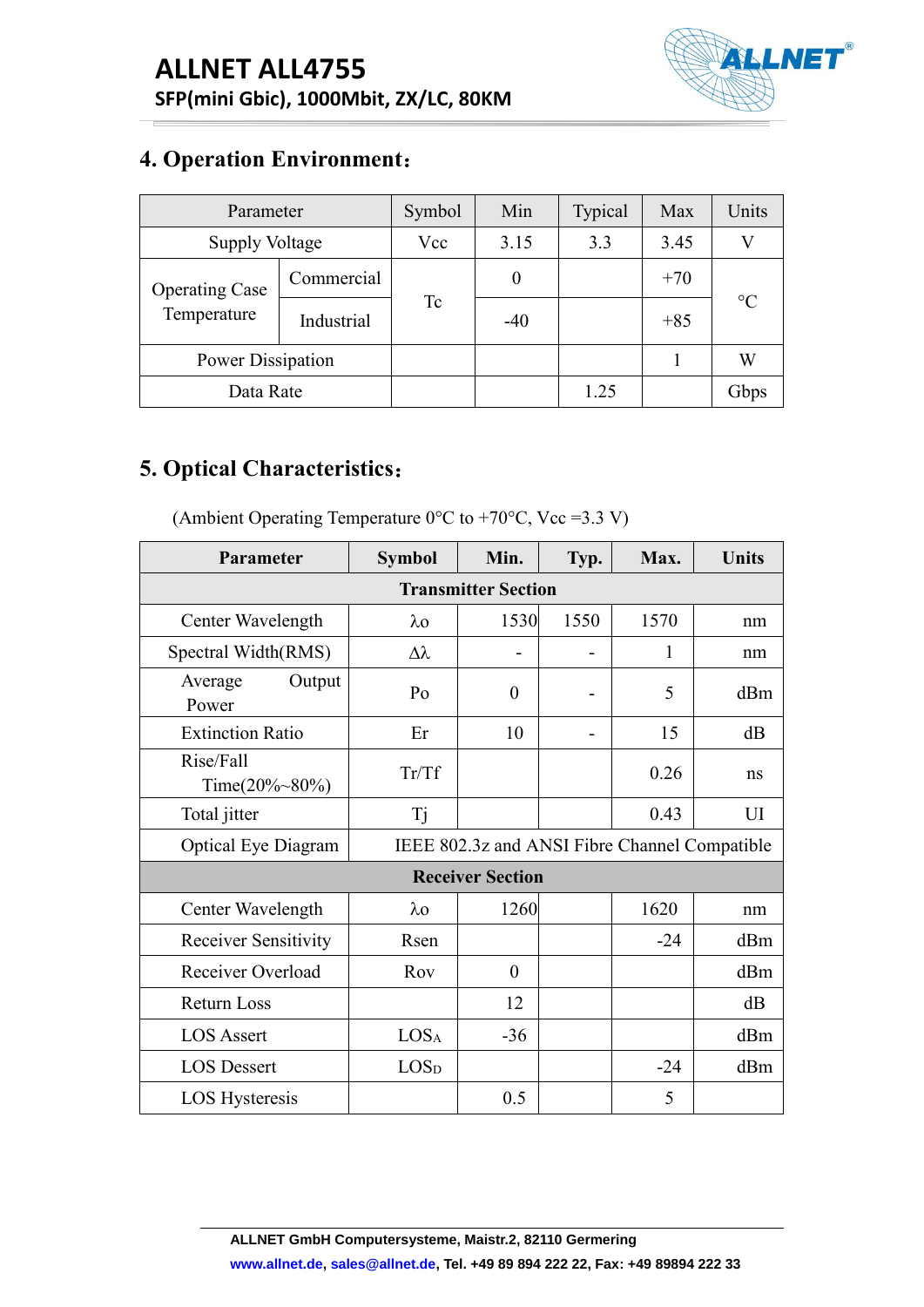

|                                       | <b>ALLNET ALL4755</b><br>SFP(mini Gbic), 1000Mbit, ZX/LC, 80KM                              |                    |        |                            |      |            | <b>ALLNET®</b>             |
|---------------------------------------|---------------------------------------------------------------------------------------------|--------------------|--------|----------------------------|------|------------|----------------------------|
| <b>6. Electrical Characteristics:</b> |                                                                                             |                    |        |                            |      |            |                            |
|                                       | (Ambient Operating Temperature $0^{\circ}$ C to +70 $^{\circ}$ C, Vcc = 3.3 V)<br>Parameter |                    | Symbol | Min.                       | Typ. | Max.       | unit                       |
|                                       |                                                                                             |                    |        | <b>Transmitter Section</b> |      |            |                            |
| Input Differential Impendence         |                                                                                             |                    | Zin    | 90                         | 100  | 110        | Ohm                        |
| Data Input Swing Differential         |                                                                                             | Vin                | 500    |                            | 2400 | mV         |                            |
| <b>TX</b>                             |                                                                                             | Disable            |        | 2.0                        |      | Vcc        | V                          |
| Disable                               |                                                                                             | Enable             |        | $\mathbf{0}$               |      | 0.8        | V                          |
|                                       |                                                                                             | Assert             |        | 2.0                        |      | Vcc        | $\mathbf V$                |
|                                       | <b>TX</b> Fault<br>Deassert                                                                 |                    |        | $\overline{0}$             |      | 0.8        | $\mathbf{V}$               |
|                                       |                                                                                             |                    |        | <b>Receiver Section</b>    |      |            |                            |
| Output differential impendence        |                                                                                             |                    | Zout   |                            | 100  |            | Ohm                        |
| Data Input Swing Differential         |                                                                                             |                    | Vout   | 370                        |      | 2000       | mV                         |
| $Rx\_LOS$                             |                                                                                             | Assert<br>Deassert |        | 2.0<br>$\boldsymbol{0}$    |      | Vcc<br>0.8 | $\mathbf V$<br>$\mathbf V$ |
|                                       |                                                                                             |                    |        |                            |      |            |                            |

|                               |           |                   | Output differential impendence | Zout                      |             |                  | 100                     |  |      | Ohm              |             |  |
|-------------------------------|-----------|-------------------|--------------------------------|---------------------------|-------------|------------------|-------------------------|--|------|------------------|-------------|--|
| Data Input Swing Differential |           |                   |                                |                           | 370<br>Vout |                  |                         |  | 2000 |                  |             |  |
|                               |           |                   |                                |                           | Assert      |                  | 2.0                     |  | Vcc  |                  | $\mathbf V$ |  |
|                               | $Rx\_LOS$ |                   | Deassert                       |                           |             | $\boldsymbol{0}$ |                         |  | 0.8  | $\mathbf{V}$     |             |  |
|                               |           |                   | 7. EEPROM INFORMATION (A0):    |                           |             |                  |                         |  |      |                  |             |  |
| Addr                          | (Bytes)   | <b>Field Size</b> | Name of Field                  |                           |             | <b>HEX</b>       |                         |  |      | Description      |             |  |
| $\boldsymbol{0}$              |           | $\mathbf{1}$      | Identifier                     |                           |             | 03               |                         |  |      | <b>SFP</b>       |             |  |
| $\mathbf{1}$                  |           | $\mathbf{1}$      |                                | Ext. Identifier           |             | 04               |                         |  | MOD4 |                  |             |  |
| $\overline{2}$                |           | $\mathbf{1}$      |                                | Connector                 |             | $07\,$           |                         |  |      | $_{\rm LC}$      |             |  |
| $3-$                          |           | $8\,$             |                                | Transceiver               |             |                  | 00 00 00 02 12 00 0D 01 |  |      | Transmitter Code |             |  |
| 10                            |           |                   |                                |                           |             |                  |                         |  |      |                  |             |  |
| 11                            |           | $\mathbf{1}$      |                                | Encoding                  |             | 01               |                         |  |      | 8B10B            |             |  |
| 12                            |           | $\,1$             |                                | BR, nominal               |             | 0 <sub>D</sub>   |                         |  |      | 1250M bps        |             |  |
| 13                            |           | $\mathbf{1}$      | Reserved                       |                           |             | 00               |                         |  |      |                  |             |  |
| 14                            |           | $\mathbf{1}$      | Length (9um)-km                |                           |             | 50               |                         |  |      | 80km             |             |  |
| 15                            |           | $\mathbf{1}$      | Length (9um)                   |                           |             | 64/C8/FF         |                         |  |      |                  |             |  |
| 16                            |           | $\mathbf{1}$      |                                | Length (50um)             |             | 37               |                         |  |      | 550m             |             |  |
| 17                            |           | $\mathbf{1}$      |                                | Length $(62.5 \text{um})$ |             | 37               |                         |  |      | 550m             |             |  |
| 18                            |           | $\mathbf{1}$      |                                | Length (copper)           |             | 00               |                         |  |      |                  |             |  |
|                               |           | $\mathbf{1}$      |                                | Reserved                  |             | $00\,$           |                         |  |      |                  |             |  |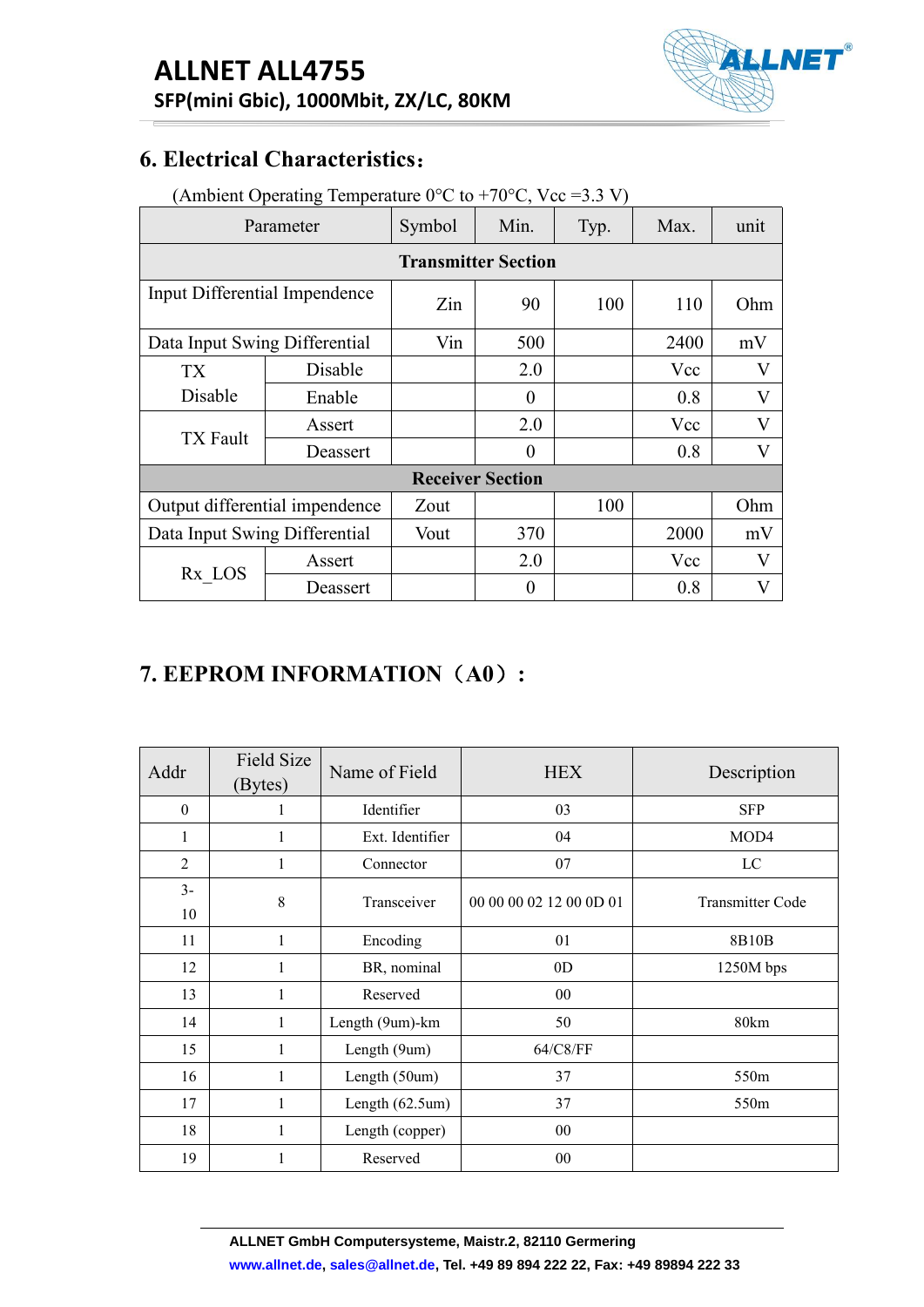# **ALLNET ALL4755 SFP(mini Gbic), 1000Mbit, ZX/LC, 80KM**



|        | <b>ALLNET ALL4755</b> | SFP(mini Gbic), 1000Mbit, ZX/LC, 80KM |                                                    | <b>ALLNET®</b>                 |  |
|--------|-----------------------|---------------------------------------|----------------------------------------------------|--------------------------------|--|
|        |                       |                                       | 57 49 4E 54 4F 50 20 20                            |                                |  |
| 20-35  | 16                    | Vendor name                           | 20 20 20 20 20 20 20 20                            | <b>WINTOP</b>                  |  |
| 36     | $\mathbf{1}$          | Reserved                              | 00                                                 |                                |  |
| 37-39  | $\overline{3}$        | Vendor OUI                            | 00 00 00                                           |                                |  |
| 40-55  | 16                    | Vendor PN                             | XX XX XX XX XX XX XX XX                            | ASC II                         |  |
|        |                       |                                       | XX XX XX XX XX XX XX XX                            |                                |  |
| 56-59  | $\overline{4}$        | Vendor rev                            | 31 2E 30 20                                        | V1.0                           |  |
| 60-61  | $\overline{2}$        | Wavelength                            | 05 D <sub>2</sub>                                  | 1550nm                         |  |
| 62     | 1                     | Reserved                              | 00                                                 |                                |  |
| 63     | $\mathbf{1}$          | <b>CC BASE</b>                        | XX                                                 | Check sum of byte 0~62         |  |
|        |                       |                                       | 00 1A                                              | LOS, TX_DISABLE,               |  |
| 64-65  | $\overline{2}$        | Options                               |                                                    | TX_FAULT                       |  |
| 66     | $\mathbf{1}$          | BR, max                               | 32                                                 | 50%                            |  |
| 67     | 1                     | BR, min                               | 32                                                 | 50%                            |  |
| 68-83  | 16                    | Vendor SN                             | 00 00 00 00 00 00 00 00<br>00 00 00 00 00 00 00 00 | Unspecified                    |  |
| 84-91  | 8                     | Vendor date code                      | XX XX XX 20                                        | Year, Month, Day               |  |
| 92-94  | $\overline{3}$        | Reserved                              | 00                                                 |                                |  |
| 95     | $\mathbf{1}$          | $CC$ $EXT$                            | $\mathbf{X}\mathbf{X}$                             | Check sum of byte<br>$64 - 94$ |  |
| 96-255 | 160                   | Vendor specific                       |                                                    |                                |  |

### **8. Diagnostics:**

| 95              |                     | $\,1\,$     | CC_EXT              | XX       |             | Check sum of byte<br>$64 - 94$ |
|-----------------|---------------------|-------------|---------------------|----------|-------------|--------------------------------|
| 96-255          |                     | 160         | Vendor specific     |          |             |                                |
| 8. Diagnostics: |                     |             |                     |          |             |                                |
|                 | Parameter           |             | Range               | Accuracy | Unit        | Calibration                    |
| Temperature     |                     | $\mathbf C$ | $-5 \sim 70$        | $\pm 3$  | $\rm ^{o}C$ | Internal                       |
|                 |                     | $\rm I$     | $-40 \sim 80$       | $\pm 3$  |             |                                |
|                 | Voltage             |             | $0 \sim \text{VCC}$ | 0.1      | $\mathbf V$ | Internal                       |
|                 | <b>Bias Current</b> |             | $0 \sim 120$        | $\pm 2$  | $\rm mA$    | Internal                       |
|                 | Tx Power            |             | $0 \sim 5$          | $\pm 1$  | $dBm$       | Internal                       |
|                 | Rx Power            |             | $<$ 5               | $\pm 1$  | dBm         | Internal                       |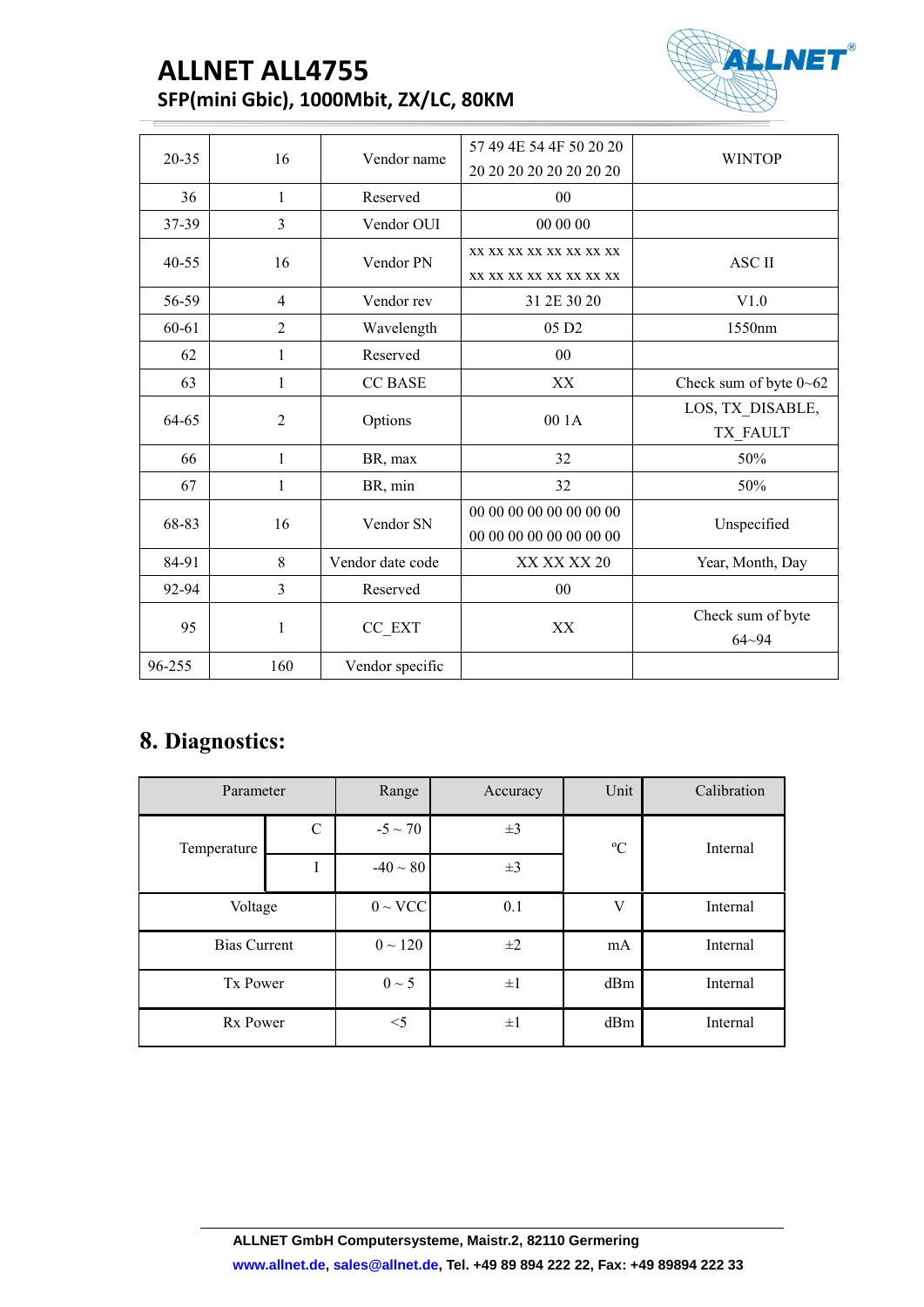

|      | <b>ALLNET ALL4755</b> |                                       | <b>ALLNE</b>   |
|------|-----------------------|---------------------------------------|----------------|
|      | 9. Pin Description:   | SFP(mini Gbic), 1000Mbit, ZX/LC, 80KM |                |
| Pins | Name                  | Discription                           | <b>NOTE</b>    |
| 1    | VeeT                  | <b>Transmitter Ground</b>             |                |
| 2    | Tx Fault              | <b>Transmitter Fault Indication</b>   | 1              |
| 3    | Tx Disable            | <b>Transmitter Disable</b>            | $\overline{2}$ |
| 4    | MOD DEF2              | Module Definition 2                   | 3              |
| 5    | MOD DEF1              | Module Definition 1                   | 3              |
| 6    | MOD DEF0              | Module Definition 0                   | 3              |
| 7    | Rate Select           | Not Connected                         |                |
| 8    | LOS                   | Loss of Signal                        | $\overline{4}$ |
| 9    | <b>VeeR</b>           | Receiver Ground                       |                |
| 10   | <b>VeeR</b>           | Receiver Ground                       |                |
| 11   | VeeR                  | Receiver Ground                       |                |
| 12   | RD-                   | Inv. Received Data Output             | 5              |
| 13   | $RD+$                 | <b>IReceived Data Output</b>          | 5              |
| 14   | <b>VeeR</b>           | Receiver Ground                       |                |
| 15   | <b>VccR</b>           | Receiver Power                        |                |
| 16   | VccT                  | <b>Transmitter Power</b>              |                |
| 17   | VeeT                  | <b>Transmitter Ground</b>             |                |
|      | $TD+$                 | Transmit Data Input                   | 6              |
| 18   |                       |                                       |                |
| 19   | TD-                   | Inv. Transmit Data Input              | 6              |

- WE THE TRANSFILL THE MUSLE THE MODE TO WELL THE MOVED THE MOVED TRANSFILLED SET THE MOVED TRANSFILLED THAND THE MOVED AND NOTE THAND THE MOVED AND DETENDING THE MOVED AND DEVIDEND OF THE MOVED AND DEVIDEND OF THE MOVED O 19 TD- Inv. Transmit Data Input<br>
20 VeeT Transmitter Ground<br>
es:<br>
X Fault is an open collector output, which should be pulled up<br>
n the host board to a voltage between 2.0V and Vcc+0.3V. Log<br>
peration; logic 1 indicates a 20 VeeT Transmitter Grounces:<br>
EX Fault is an open collector output, which should be<br>
in the host board to a voltage between 2.0V and Vcc+<br>
peration; logic 1 indicates a laser fault of some kind.<br>
ulled to less than 0.8V High (2.0~3.3V): Transmitter Disabled X Fault is an open collector output, which should be p<br>n the host board to a voltage between 2.0V and Vcc+0.<br>peration; logic 1 indicates a laser fault of some kind. In<br>ulled to less than 0.8V.<br>X Disable is an input that i on the host board to a voltage between 2.0V and Vcc+0.3V. Logic 0 indicates normal<br>operation; logic 1 indicates a laser fault of some kind. In the low state, the output will be<br>pulled to less than 0.8V.<br>2. TX Disable is peration; logic 1 indicates a laser fault of soulled to less than 0.8V.<br>
X Disable is an input that is used to shut down<br>
within the module with a 4.7k~10kΩ resistor. I<br>
Low (0~0.8V): Transmitter on<br>
(>0.8V, <2.0V): Unde
- ulled to less than 0.8V.<br>
The Visable is an input that is used to shut down the transmitter optical output. It is pulled up<br>
within the module with a 4.7k~10kΩ resistor. Its states are:<br>
Low (0~0.8V): Transmitter on<br>
(>0 X Disable is an input that is used to shut down the transmitter optical output. It is pulled up<br>within the module with a 4.7k~10kΩ resistor. Its states are:<br>Low (0~0.8V): Transmitter on<br>(>0.8V, <2.0V): Undefined<br>High (2.
	-
	-

- 
- within the module with a 4.7k~10k $\Omega$  resistor. Its states are:<br>
Low (0-0.8V): Transmitter on<br>
(>0.8V, <2.0V): Undefined<br>
High (2.0~3.3V): Transmitter Disabled<br>
Open: Transmitter Disabled<br>
MOD-DEF 0,1,2 are the module def Low (0-0.8V): Transmitter on<br>
(>0.8V, <2.0V): Undefined<br>
High (2.0~3.3V): Transmitter Disabled<br>
Open: Transmitter Disabled<br>
MOD-DEF 0,1,2 are the module definition pins. They should be pulled up with a 4.7k~10kΩ<br>
resistor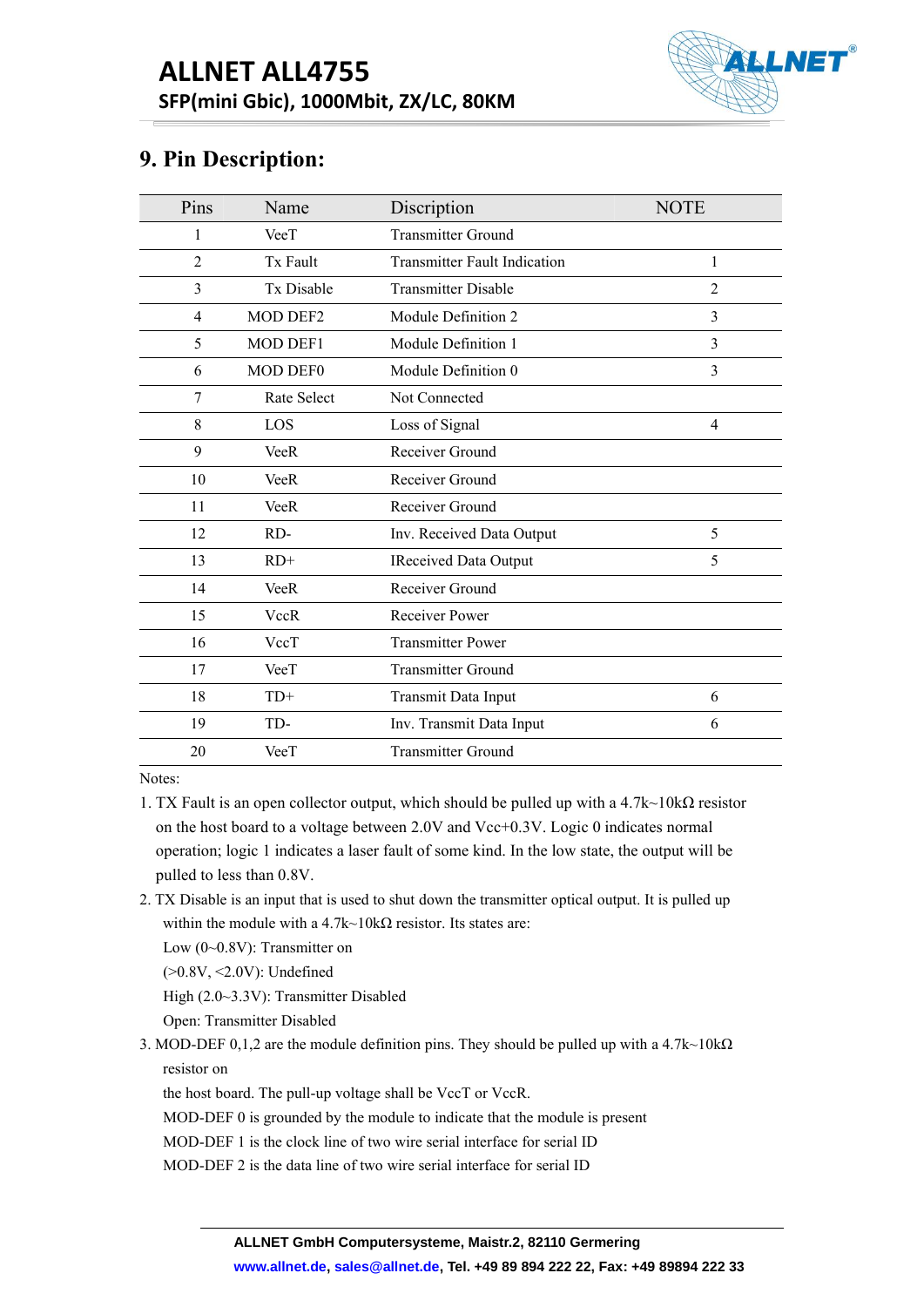## **ALLNET ALL4755 SFP(mini Gbic), 1000Mbit, ZX/LC, 80KM**



- **ALLNET ALL4755**<br> **SFP(mini Gbic), 1000Mbit, ZX/LC, 80KM**<br>
4. LOS is an open collector output, which should be pulled up with a 4.7k~10kΩ resistor on<br>
the host board to a voltage between 2.0V and Vcc+0.3V. Logic 0 indicat **ALLNET ALL4755**<br> **SFP(mini Gbic), 1000Mbit, ZX/LC, 80KM**<br>
LOS is an open collector output, which should be pulled up with a 4.7k~10k $\Omega$  resistor on<br>
the host board to a voltage between 2.0V and Vcc+0.3V. Logic 0 indicat **ALLNET ALL4755**<br> **SFP(mini Gbic), 1000Mbit, ZX/LC, 80KM**<br>
LOS is an open collector output, which should be pulled up with a 4.7k~10kΩ resistor on<br>
the host board to a voltage between 2.0V and Vcc+0.3V. Logic 0 indicates **ALLNET ALL4755**<br>**SFP(mini Gbic), 1000Mbit, ZX,**<br>LOS is an open collector output, which sh<br>the host board to a voltage between 2.0V<br>operation; logic 1 indicates loss of signal.<br>than 0.8V.<br>These are the differential receive **ALLNET ALL4755**<br> **SFP(mini Gbic), 1000Mbit, ZX/LC, 80KM**<br>
4. LOS is an open collector output, which should be pulled up with a 4.7k~10kΩ resistor on<br>
the host board to a voltage between 2.0V and Vcc+0.3V. Logic 0 indicat **ALLNET ALL4755**<br> **SFP(mini Gbic), 1000Mbit, ZX/LC, 80KM**<br>
LOS is an open collector output, which should be pulled up with a 4.7k~10kΩ resistor on<br>
the host board to a voltage between 2.0V and Vcc+0.3V. Logic 0 indicates **ALLNET ALL4755**<br>**SFP(mini Gbic), 1000Mbit, ZX/LC, 80KM**<br>4. LOS is an open collector output, which should be pulled up with a 4.7k~10k $\Omega$  resistor on<br>the host board to a voltage between 2.0V and Vcc+0.3V. Logic 0 indicat **SFP(mini Gbic), 1000Mbit, ZX/LC, 80KM**<br>
LOS is an open collector output, which should be pulled up with a 4.<br>
the host board to a voltage between 2.0V and Vcc+0.3V. Logic 0 ind<br>
operation; logic 1 indicates loss of signa **10. RECOMMENT ALLATER SET SET ALLATES SET ALLATES SPEP (mini Gbic), 10000Mbit, ZX/LC, 80KM**<br>
4. I.OS is an open collector output, which should be pulled up with a 4.7k-10kΩ resistor on<br>
the host board to a voltage between
- 
-